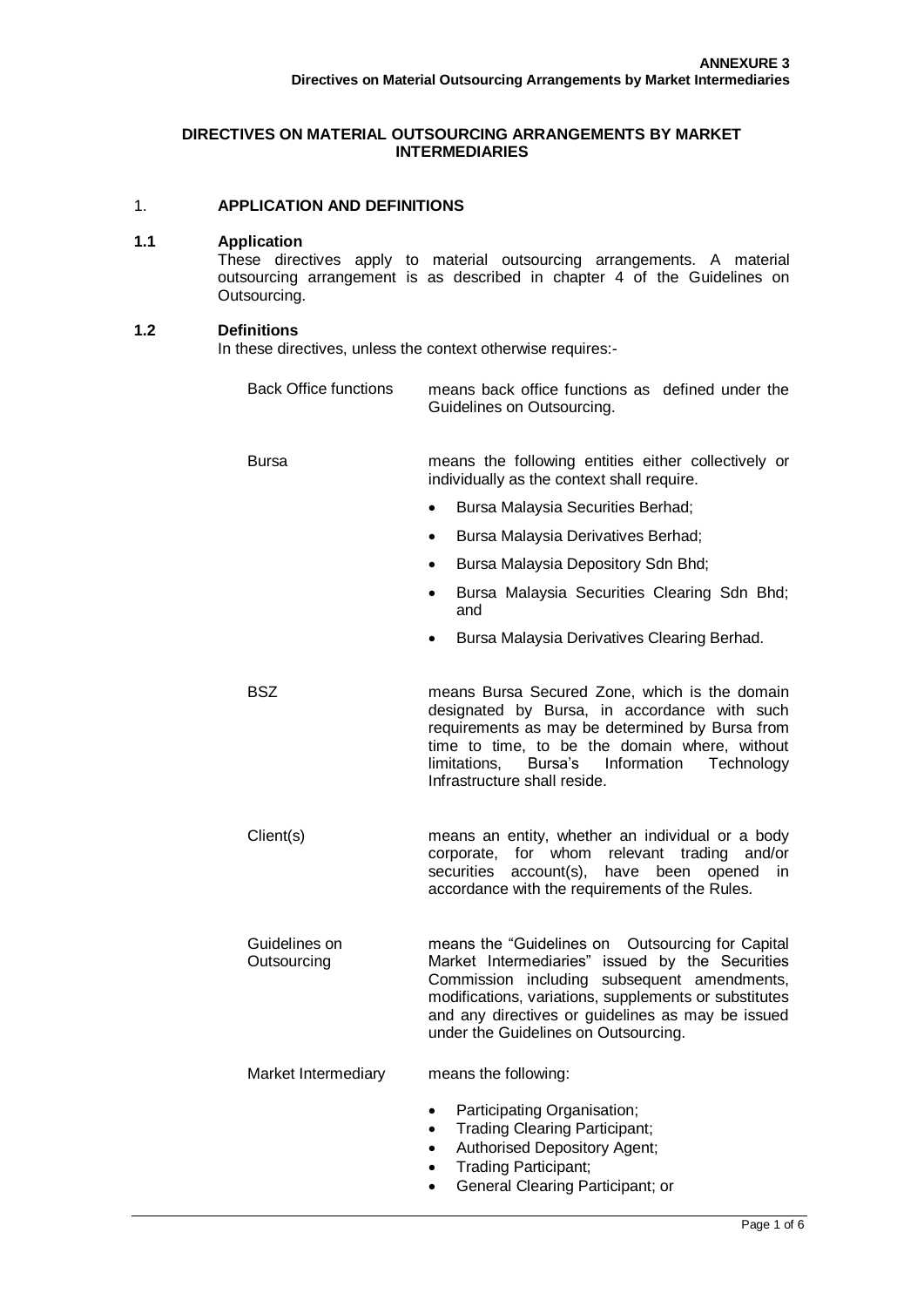|                            | Authorised Direct Member who is also a Market<br>$\bullet$<br>Intermediary as defined in the Guidelines on<br>Outsourcing.                                                                                               |
|----------------------------|--------------------------------------------------------------------------------------------------------------------------------------------------------------------------------------------------------------------------|
|                            | as defined in the Rules, whether collectively or<br>individually, as the context requires, which wishes or<br>has been approved to outsource its Back Office<br>functions in its respective capacities.                  |
| <b>ISZ</b>                 | means Intermediary Secured Zone. The ISZ shall<br>be the designated domain which falls within the<br>purview of the Market Intermediary and where the<br>Market Intermediary shall be responsible for the<br>operations. |
| outsourced functions       | means "outsourced functions" as defined in the<br>Guidelines on Outsourcing.                                                                                                                                             |
| Rules                      | means "rules" as defined in the Guidelines on<br>Outsourcing.                                                                                                                                                            |
| Service Level<br>Agreement | means "service level agreement" as defined in the<br>Guidelines on Outsourcing.                                                                                                                                          |
| Securities laws            | means "securities laws" as defined in the Guidelines<br>on Outsourcing.                                                                                                                                                  |
| Service Provider           | means "service provider"<br>defined<br>in.<br>the<br>as<br>Guidelines on Outsourcing.                                                                                                                                    |

# **2. OBLIGATIONS OF THE MARKET INTERMEDIARY**

### **2.1 Responsibility of the Market Intermediary**

- 2.1.1 Without derogation to all other responsibilities stipulated in the Rules and the Guidelines on Outsourcing, the Market Intermediary shall continue to retain responsibilities in the following areas:
	- a) the compliance and monitoring of the policies pertaining to information technology security;
	- b) With respect to disaster recovery, all operational aspects and the facilities, the Market Intermediary shall continue to retain ownership of the business continuity and contingency plans and make explicit arrangements for orderly transition upon expiration or early termination of the outsourcing arrangement with the Service Provider; and
	- c) the compliance with the Rules and all other relevant securities laws, regulations and guidelines.

#### **2.2 Exemption**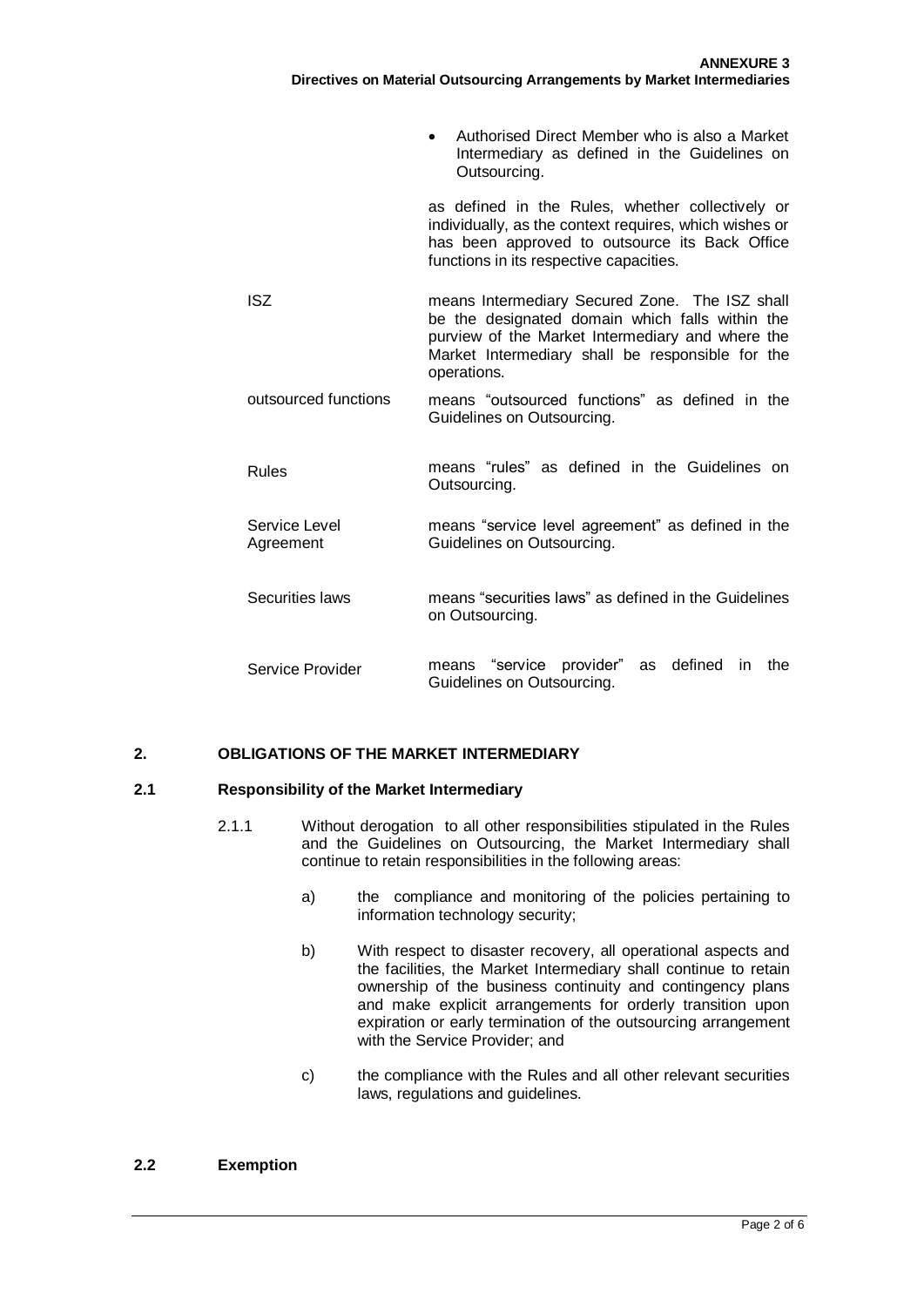2.2.1 In relation to paragraph 3.02 of the Guidelines on Outsourcing, a Market Intermediary may outsource a Back Office function that involves decision making or interaction with Clients where the function relates to post trade, financing or custody services.

### **2.3 Service Level Agreement**

- 2.3.1 Where there is more than one Service Provider for the outsourced functions, the Market Intermediary shall enter into separate Service Level Agreements with each of the Service Providers.
- 2.3.2 The Market Intermediary shall ensure that the salient contractual obligations and terms of the SLA in relation to the secrecy and confidentiality of the documents and information of clients imposed on the Service Provider in the course of carrying out the outsourced functions shall be applicable not only for the duration of the SLA but also survives the termination of the SLA.

### **2.4 Confidentiality of Clients' Information**

2.4.1 The Market Intermediary shall comply with Sections 43 and 45 of the Securities Industry (Central Depositories) Act 1991.

### **2.5 Interruption and Termination**

- 2.5.1 The Market Intermediary shall define the nature, sensitivity and materiality of any interruption in carrying out of the Back Office functions or termination thereof by the Service Provider including the impact thereof on the Market Intermediary.
- 2.5.2 The Market Intermediary shall formulate and test an effective contingency plan annually in preparation of any possible interruption in the carrying out of the Back Office functions and/or termination thereof by the Service Provider.
- 2.5.3 The Market Intermediary shall be liable for any non performance of the outsourced functions arising from any interruption in the carrying out of the outsourced functions and/or termination thereof by the Service Provider and in this respect the Market Intermediary shall not be exonerated from its responsibilities and obligations under the Rules, directives and/or guidelines issued by Bursa.

### **2.6 Notification of Termination**

2.6.1 The Market Intermediary shall notify Bursa not later than ten (10) market days from the date of the termination or the effective date of termination, whichever is earlier, in the event the Service Provider is terminated from providing the outsourced functions.

# **2.7 Review By Internal Audit**

2.7.1 The Market Intermediary and its internal audit department or an external auditor shall undertake regular review of the functions performed by the Service Provider and prepare the necessary report on a periodic basis. The Market Intermediary shall ensure the report contains, inter alia, the following:-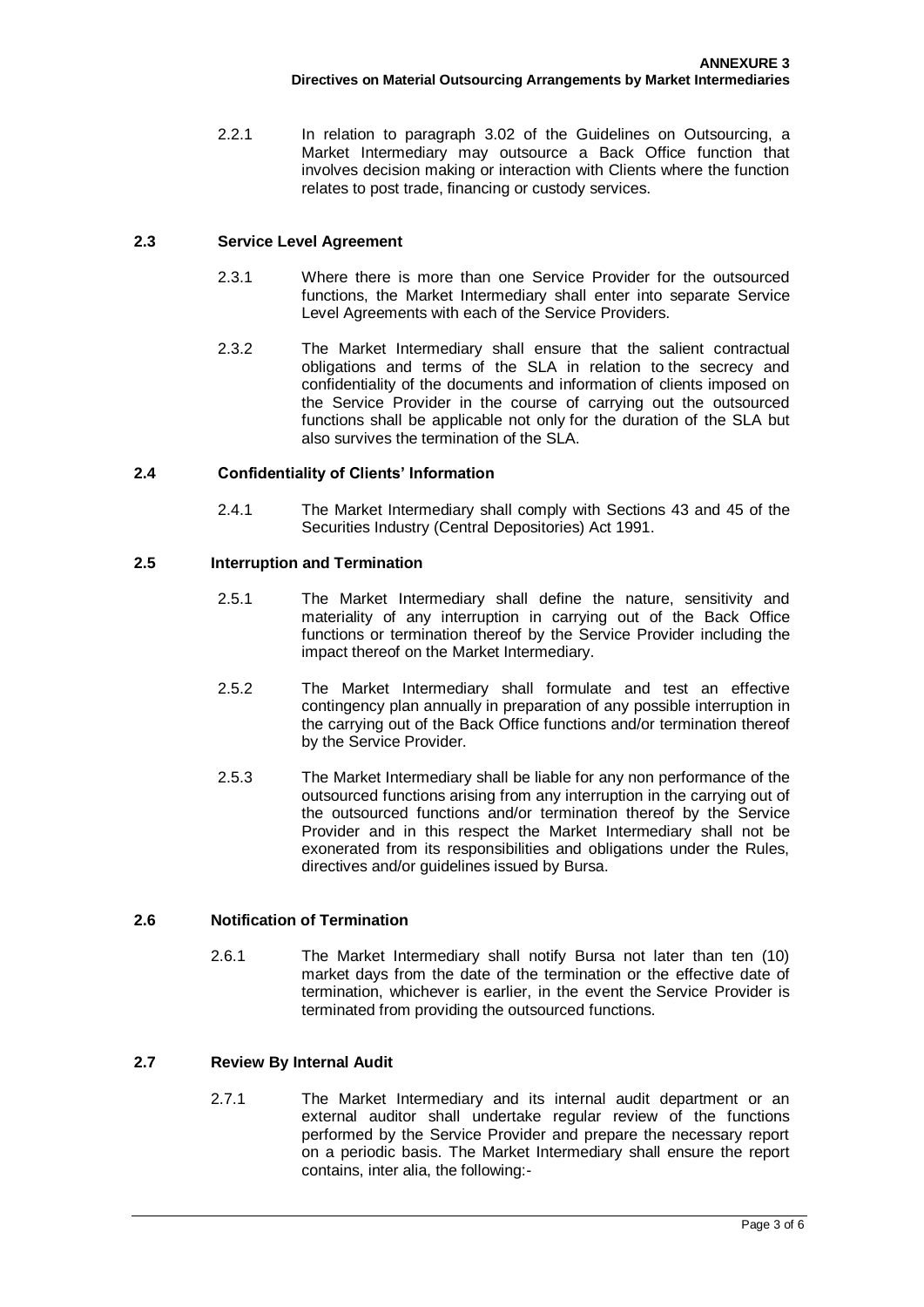- 2.7.1.1 quality of the performance of the outsourced function by the Service Provider;
- 2.7.1.2 adherence of the Service Provider to the quality standards agreed between the Market Intermediary and the Service Provider;
- 2.7.1.3 adherence of the Service Provider with the obligations stipulated under the Service Level Agreement;
- 2.7.1.4 potential conflict of interest especially where the Service Provider operates within the same industry;
- 2.7.1.5 adequacy of resources and ability of the Service Provider to efficiently undertake the functions especially where the Service Provider performs outsourcing services for multiple entities; and
- 2.7.1.6 identification of risks and strategies for managing such risks.

#### **3. COMPLIANCE AND ENFORCEMENT**

- 3.1 The Market Intermediary shall ensure that the Service Provider complies with the Rules, guidelines, rulings and directives issued, or as may be issued, from time to time, by Bursa.
- 3.2 In the event there is any breach or non compliance by the Service Provider in relation to the Rules, guidelines, rulings and directives issued, or as may be issued, from time to time, by Bursa, whether the breach is discovered during the tenure of the Service Level Agreement or otherwise, Bursa shall deem such breach to be a breach committed by the Market Intermediary and all provisions in the Rules in relation thereof shall apply.

#### **4 COMMUNICATIONS**

- 4.1 All Rules, guidelines, rulings, directives, and all other types of communications, whether written or otherwise, in relation to the outsourced functions shall be issued to the Market Intermediary.
- 4.2 The Market Intermediary shall be responsible to ensure that the Service Provider is informed of all Rules, guidelines, rulings, directives and all other types of communications, whether written or otherwise, directed to the Market Intermediary in relation to the outsourced functions and Bursa shall deem that the same is communicated and within the knowledge of the Service Provider.

#### **5. CONNECTIVITY**

- 5.1 Where Back Office functions are concerned, all physical and logical connections with the BSZ shall be solely performed by Bursa or its appointed agents/vendors/representatives in accordance with the Rules, guidelines, rulings and directives enforced at the time or issued, from time to time.
- 5.2 The Market Intermediary shall clearly define and document the operation of the ISZ in accordance with the, Rules, guidelines, rulings and directives issued by Bursa.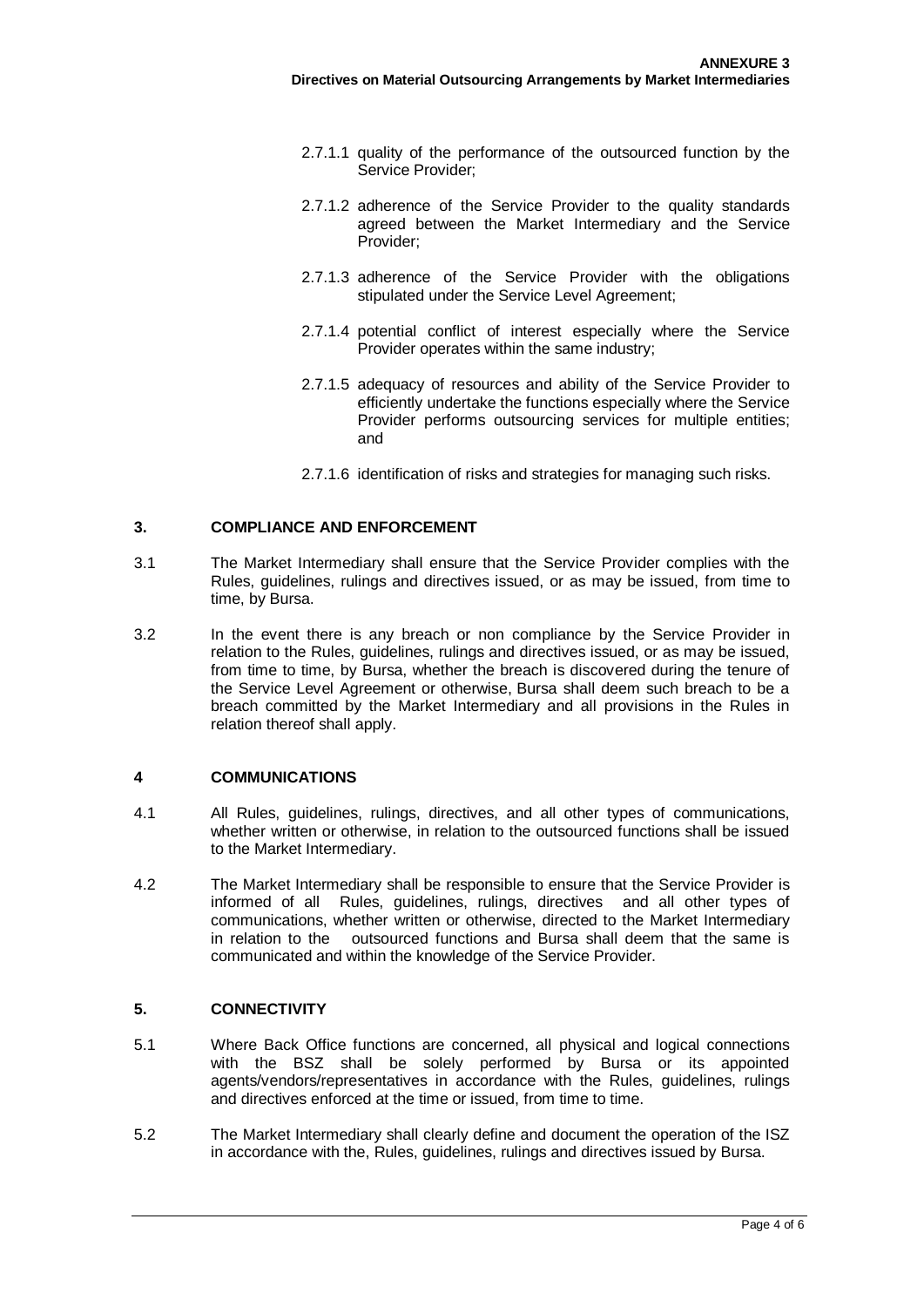5.3 The Market Intermediary shall clearly define and document all physical and logical connections between the ISZ and the BSZ in respect of all the requirements stated in the Guidelines on Outsourcing.

#### **6. APPLICATION TO BURSA**

6.1 The Market Intermediary shall submit an application in writing to Bursa at least 30 market days prior to the intended commencement of the carrying out of the outsourced functions by the Service Provider. Such applications shall be addressed to:-

> Intermediary Supervision Division Bursa Malaysia Berhad 12 Floor, Exchange Square Bukit Kewangan 50200 Kuala Lumpur.

- 6.2 The Market Intermediary shall ensure each application is accompanied by the following (where applicable):
	- i) the objectives of the Market Intermediary for outsourcing the functions;
	- ii) details on selection criteria of the Service Provider and the manner in which the Market Intermediary shall monitor the performance of the functions by the Service Provider;
	- iii) details on the evaluation of risks;
	- iv) A copy of the Service Level Agreement;
	- v) Letters of Undertaking and Confirmation as follows :
		- a) in respect of the existing clients of the Market Intermediary as at the date of this application, a confirmation that the Market Intermediary has complied with the requirements stipulated under item no. 2.4; and/or
		- b) in respect of future clients of the Market Intermediary, an undertaking that the Market Intermediary shall comply with the requirements stipulated under item no.2.4.
	- vi) A full set of the specifications of the functions that is/are outsourced. For subsequent changes, a list of changes, indexed against the previous list should be submitted;
	- vii) The location and specifications in respect of connectivity to the BSZ in respect of the Back Office functions;
	- viii) User acceptance certification on the function(s) that is/are outsourced in respect of the Back Office functions;
	- ix) A copy of the readiness report prepared in respect of the outsourcing of Back Office functions to ascertain the readiness of the Service Provider to assume such Back Office functions under the Service Level Agreement in terms of infrastructure and sufficiency of resources. Such readiness audits shall be carried out by independent bodies such as